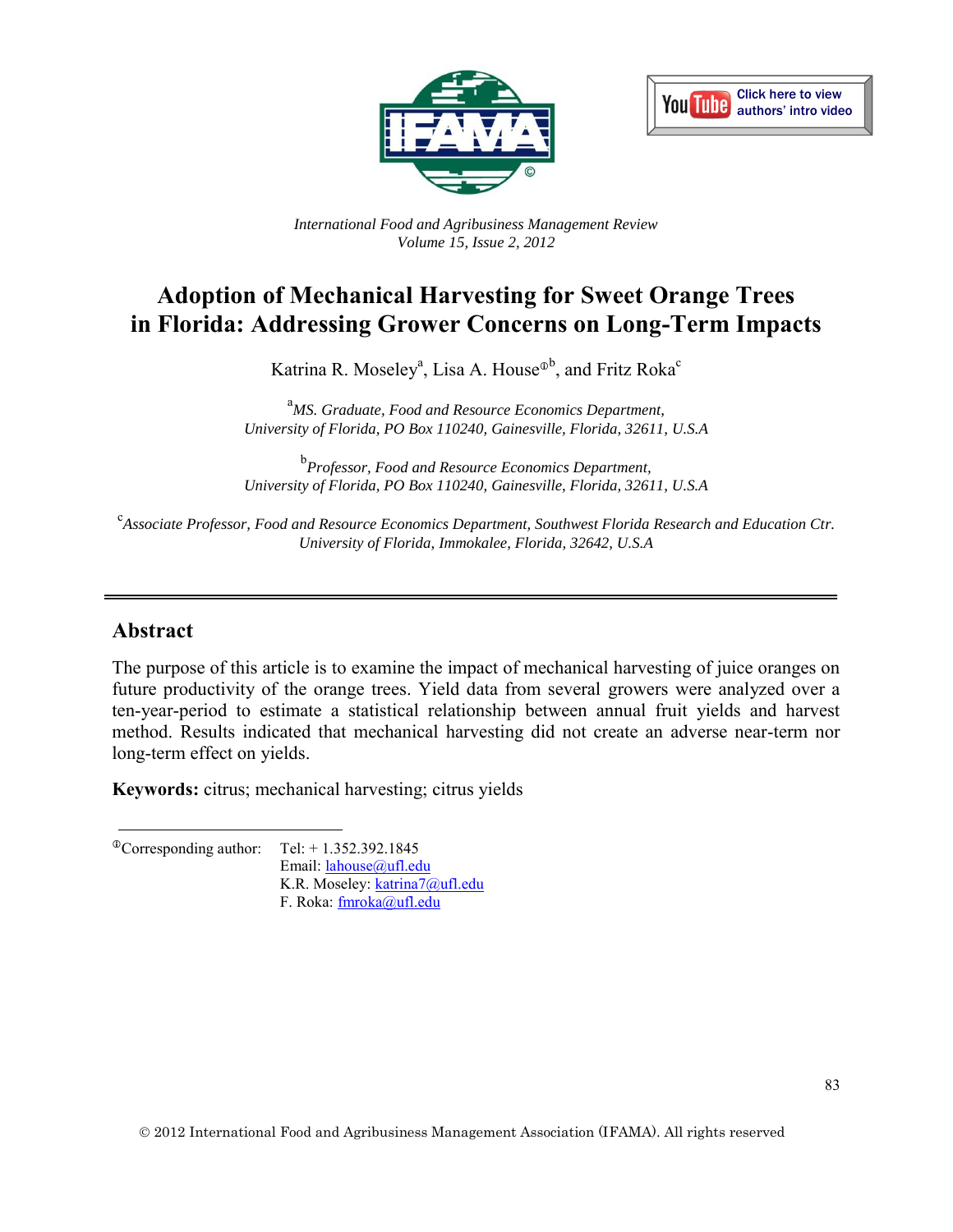The Florida Citrus Industry contributes more than \$9 billion annually to the Florida economy (Hodges and Rahmani 2009). More than 67% of the United States citrus supply, including grapefruit, comes from Florida and more than 95% of the Florida orange crop is used for juicing (NASS 2009). In Florida, 30 of the 67 counties grow citrus and more than 80% of the citrus grown is within 10 counties in the southern portion of Florida (Figure 1). In the late 1990s, Florida citrus growers produced fruit from 845,000 acres and produced a record 244 million boxes of oranges in 1997. Citrus acreage was adversely affected by several events, including a mandatory canker eradication program that removed nearly 87,500 acres of commercial groves between 1998 and 2007 (FDACS-DPI 2011); a dramatic run-up on land values between 2004 and 2007 that led to numerous citrus operations being sold to real estate developers; hurricanes in 2004 and 2005 that moved across every citrus production region in Florida; and the onset of citrus greening, or HLB, in 2006 that to-date has no cure other than eradication of infected trees. By 2010, the number of bearing citrus acres had decreased to 569,000 and orange production had fallen, fluctuating between 129 million boxes in 2006 and 170 million boxes in 2007 (Table 1). Even with the significant loss in acreage and number of trees, citrus remains Florida's top horticultural crop (FDACS 2010). Florida is the number one producer of citrus in the United States, and ranks second only to Brazil as the world's leading producer of juice oranges (Roka et al. 2009).



**Figure 1.** Florida Citrus Producing Regions and Counties, 2006–2007 **Source:** Roka et al. 2009

2012 International Food and Agribusiness Management Association (IFAMA). All rights reserved. 84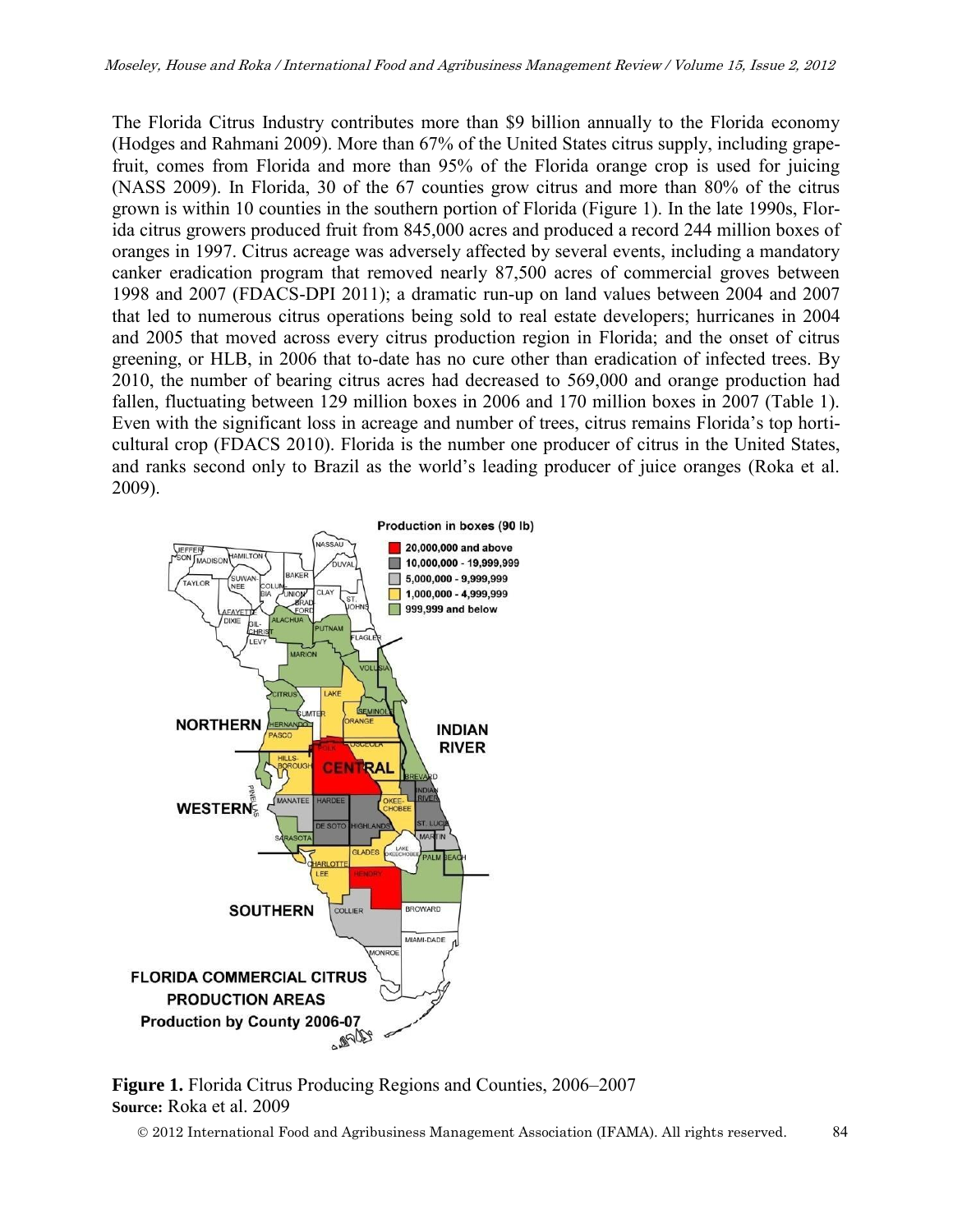| <b>Season</b> | <b>Total Orange</b><br><b>Production</b><br>(MM boxes) | <b>Total Orange</b><br><b>Processed</b><br>(MM boxes) | <b>Proportion of</b><br><b>Total Orange</b><br><b>Production -</b> | <b>Total Orange</b><br><b>Value</b><br>\$MM) |
|---------------|--------------------------------------------------------|-------------------------------------------------------|--------------------------------------------------------------------|----------------------------------------------|
|               |                                                        |                                                       | Processed $(\% )$                                                  |                                              |
| 1996          | 226.2                                                  | 215.5                                                 | 96%                                                                | \$801.3                                      |
| 1997          | 244.0                                                  | 233.0                                                 | 95%                                                                | \$900.8                                      |
| 1998          | 186.0                                                  | 175.1                                                 | 94%                                                                | \$900.0                                      |
| 1999          | 233.0                                                  | 223.6                                                 | 96%                                                                | \$856.1                                      |
| 2000          | 223.3                                                  | 213.6                                                 | 96%                                                                | \$716.1                                      |
| 2001          | 230.0                                                  | 220.6                                                 | 96%                                                                | \$797.6                                      |
| 2002          | 203.0                                                  | 193.3                                                 | 95%                                                                | \$643.8                                      |
| 2003          | 242.0                                                  | 232.1                                                 | 96%                                                                | \$699.9                                      |
| 2004          | 149.8                                                  | 142.4                                                 | 95%                                                                | \$522.9                                      |
| 2005          | 147.7                                                  | 140.4                                                 | 95%                                                                | \$813.3                                      |
| 2006          | 129.0                                                  | 122.6                                                 | 95%                                                                | \$1,325.7                                    |
| 2007          | 170.2                                                  | 164.3                                                 | 96%                                                                | \$1,125.3                                    |
| 2008          | 162.5                                                  | 155.6                                                 | 96%                                                                | \$937.1                                      |
| 2009          | 133.6                                                  | 127.8                                                 | 96%                                                                | \$856.4                                      |

**Table 1.** Orange Production in Florida from 1996 through 2009 Harvest Seasons

**Source.** NASS (2009; 2010).

Florida's citrus growers face significant economic threats, primarily from diseases, labor costs, and global competition. Since 2005, when citrus greening (HLB) was discovered in Florida, the cost of growing oranges has increased from \$800 to more than \$1,500 per acre (Muraro 2009). Most of these costs are from increased chemical usage to control the Asian citrus psyllid, which vectors the greening bacteria, and grove labor because harvesting fruit relies mainly on manual labor. The minimum wage in Florida increased from \$5.15 in 2005 to \$7.31 per hour in 2011. In addition, the new health care law, which will provide new health benefits to farm workers, will likely push labor and harvesting costs higher. While Brazilian citrus growers face similar disease threats and social taxes as do Florida growers, overall costs of citrus production in Brazil are significantly lower than in Florida (Muraro et al. 2003). Lower labor and land costs are important factors behind the Brazilian competitive advantage. If the Florida citrus production and juice processing industry is to remain economically sustainable into the future, new technologies must be developed and adopted to increase fruit production efficiencies and decrease harvesting costs.

One possible technology is mechanical harvesting of juice oranges. Mechanical harvesting systems were being developed in Florida as early as the 1950s. At that time, citrus acreage and production were increasing rapidly and the question over whether there would be a shortage of harvest labor motivated the research into mechanical harvesting systems. Unfortunately, these early systems did not provide a sufficiently strong economic justification for commercial investment. In addition, USDA policies discouraged public funds to research "labor-saving" technologies. Ultimately a series of devastating freezes during the 1980s drastically reduced the volume of Florida's citrus crop. Concern about labor availability waned and mechanical harvesting research came to a halt by 1985. Then came the 1990s when citrus acreage and production were again rapidly expanding across the state, particularly in southwest Florida, which renewed the interest in mechanical harvesting. Concerns over labor availability, however, were augmented by con-

2012 International Food and Agribusiness Management Association (IFAMA). All rights reserved. 85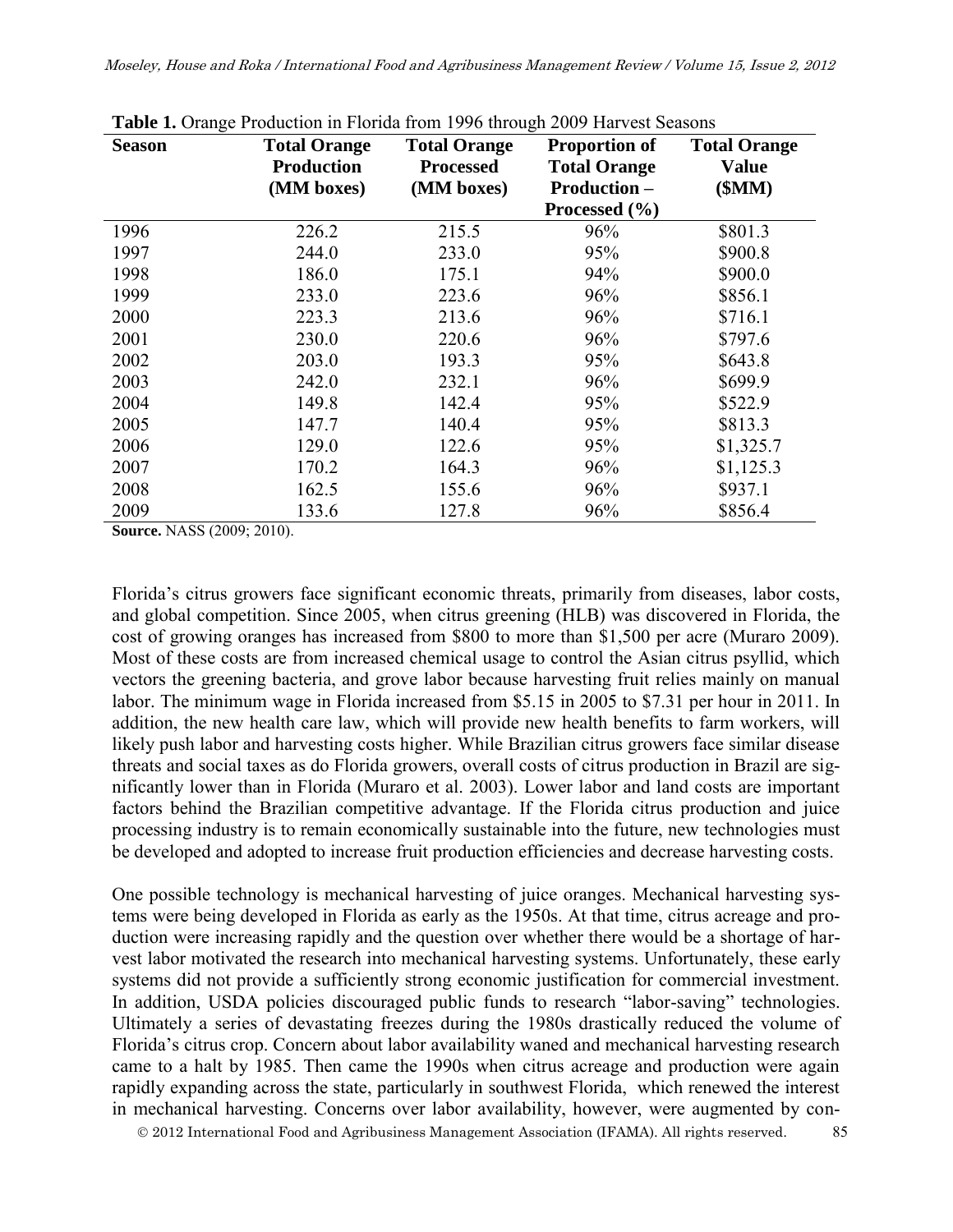cerns with low fruit prices and competition with the increasing world supply of Brazilian orange juice. The goal of the new mechanical harvesting program was focused on lowering harvesting costs.

Mechanical harvesting has the potential to dramatically reduce a grower's harvesting cost. Field observations documented that trunk and canopy shakers with catch frames could improve harvest labor productivity by ten-fold (Roka and Hyman 2004). If the economies of scale from the existing equipment could be realized, then harvesting costs could feasibly be reduced by as much as 50% and grower returns increased by between \$100 and \$200 per acre (Roka, et al. 2009). Achieving these economies of scale, however, required that growers adopt the new mechanical harvesting equipment and aggressively push the physical capabilities of these systems.

At the beginning of the 1999 harvest season, several commercial harvesting companies invested in mechanical systems and began to sell their services as an option to harvest juice oranges. Over the next seven years, demand for mechanical harvesting systems increased steadily from 6,500 acres in 1999–2000 to more than 35,000 acres by 2008 (Figure 2). More importantly, those growers who were able to effectively and efficiently use harvesting equipment reported a reduction of between 20 and 30 cents per box (\$80 to \$150 per acre) in their net harvesting costs (Personal Communication 2011). Looking at the issue of economies of scale, harvesting equipment is a large initial investment if purchased by the grower, hence mechanical harvesting would only be adopted by growers with acreage large enough to spread the cost of such an investment.



**Figure 2.** Total Acreage and Boxes Mechanically Harvested in Florida, 1997–2010 (FDOC 2010).

2012 International Food and Agribusiness Management Association (IFAMA). All rights reserved. 86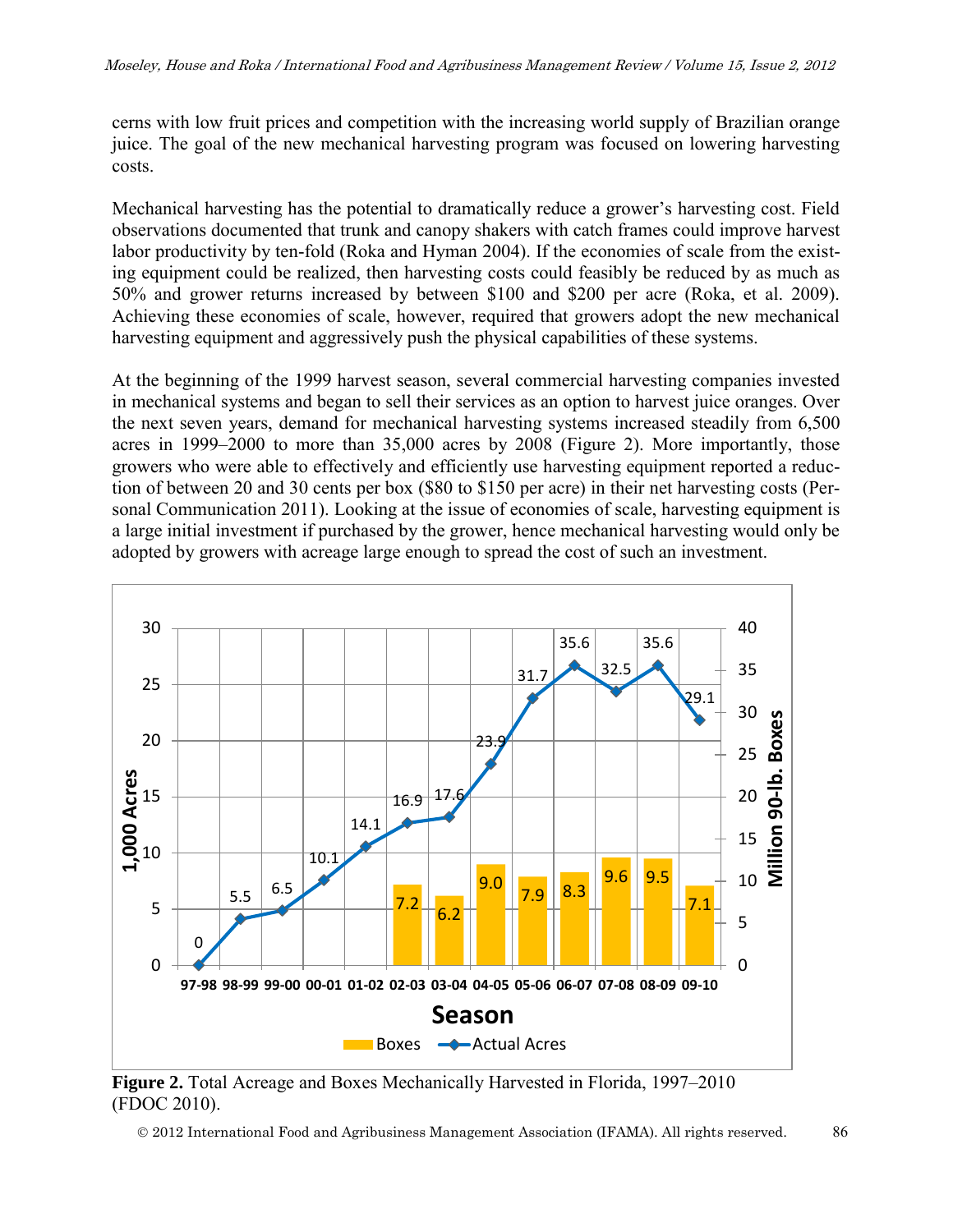Despite some initial success, mechanically harvested acreage has not expanded since 2008, and in fact, may be on a downward trend. Technical barriers, tree health issues, and grower perceptions about the impact of mechanical harvesting on tree health are some of the major reasons explaining the slow adoption of mechanical harvesting equipment by Florida growers. The registration and use of an abscission compound is one example of a technical barrier without which prevents current mechanical systems from harvesting nearly 40% of the 'Valencia' orange crop.<sup>1</sup> Improvements in catch-frame design are another technological opportunity that would increase overall fruit recovery while at the same time removing all unwanted debris from the fruit load. These technological barriers can be overcome so long as growers commit to mechanical harvesting and thereby provide the financial incentive for equipment manufacturers and commercial harvesting companies to continue their investment into harvesting equipment. Currently, grower commitment to mechanical harvesting systems is in question in large part to their concerns about tree health and their perception that mechanical harvesting equipment has a direct and negative effect on tree health.

Harvesting, even by hand, adds a physiological stress to a tree. Growers have been particularly concerned about mechanical systems because of the visible scars they leave on trees and in the grove. These injuries include the removal of leaves, flowers, and young fruit, broken branches, exposed roots, and bark scuffs (see Figure 3). The question becomes whether the visible damage observed after mechanical harvesting translates to economic losses. Complicating this question is a strong and widespread consensus among Florida citrus growers that overall tree health has declined significantly since 2004. A combination of four hurricanes, a persistent drought, and the spread of citrus greening have imposed considerable physiological stress to trees independent of any harvesting method.

The purpose of this research is to analyze fruit yield data collected from commercial production operations, which have employed both mechanical systems and hand harvesting crews to harvest oranges and determine if there is in fact a negative effect from mechanical harvesting on short or long term production. Results from this study should be useful to commercial growers in helping decide their adoption strategies with respect to mechanical harvesting. In addition, results from this study should provide insights into how Florida citrus growers can achieve the dual goals of maintaining tree health while significantly reducing net harvest costs through mechanical systems.

# **Previous Research**

 $\overline{a}$ 

Several multi-year studies dating back to the 1960s and 1970s were conducted by University of Florida and USDA-ARS horticultural and engineering scientists to investigate whether the visible damage left by mechanical harvesting equipment imparted long-term and adverse impacts on fruit production and tree mortality. These studies consistently found no connection between mechanical harvesting and lower fruit yields nor with higher tree mortality (Whitney 2003; Hedden, Churchill, and Whitney 1988; Whitney and Wheaton 1987; Whitney, Churchill, and Hedden 1986). More recently, experiments have studied the impacts of mechanical harvesting on various aspects of tree physiology. For example, water status and leaf gas exchange within mature trees have not suffered prolonged negative effects following mechanical harvesting (Li and Syvertsen

2012 International Food and Agribusiness Management Association (IFAMA). All rights reserved. 87 <sup>1</sup> 'Valencia' orange trees are harvested from March to June. During the entire harvest period, these trees carry two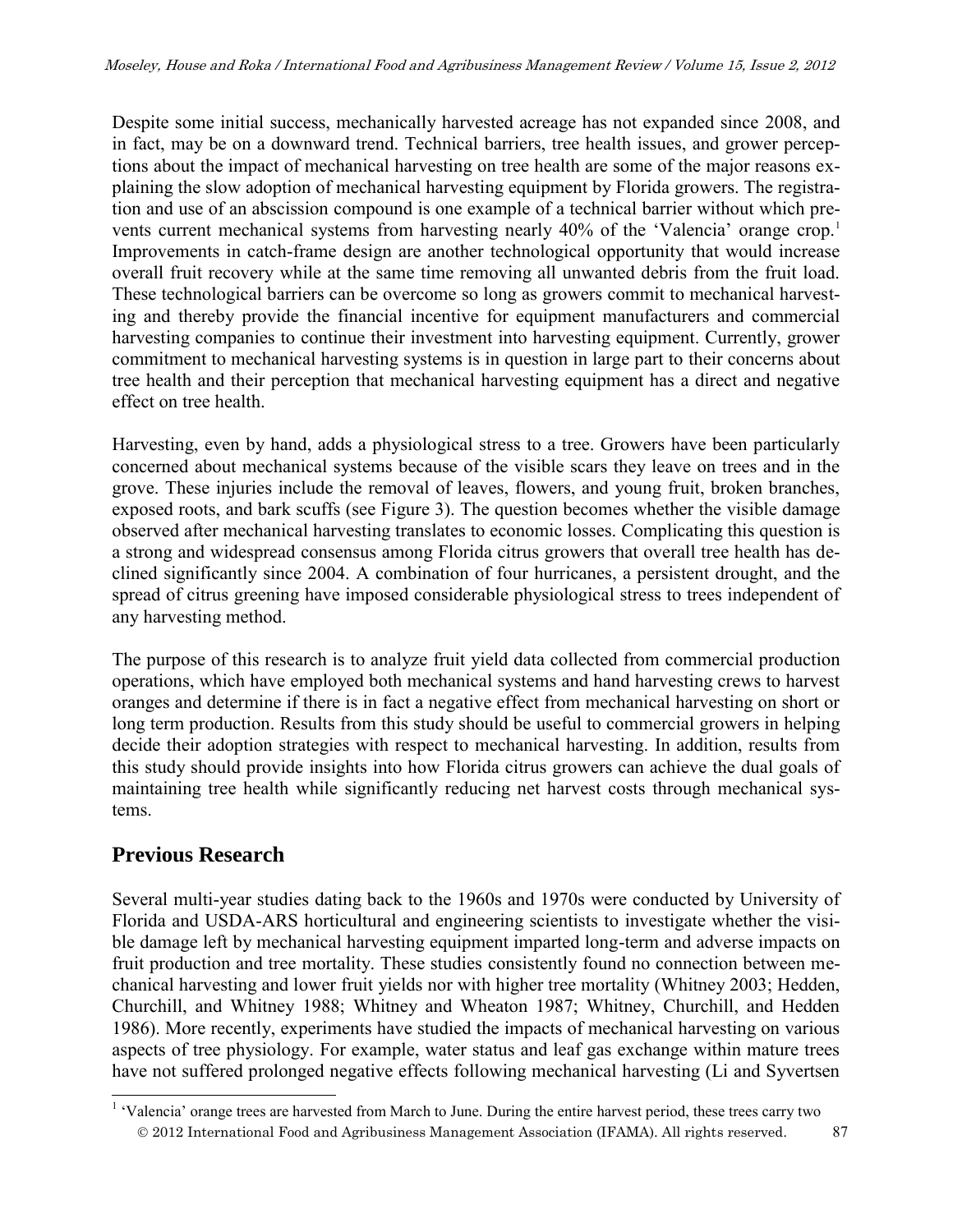2005). Further, defoliation caused by trunk or canopy shakers should not significantly reduce canopy light interception in well-developed citrus trees. In fact, healthy trees were shown to sustain up to 25% defoliation without causing any reduction in fruit yield the following season (Li, Burns, and Syvertsen 2006). In general, "well-nourished" citrus trees are very hardy and can withstand the stresses imposed by properly operated harvesting equipment. Trees mechanically harvested should be able to recover from the typical physical injuries to the same health status as hand harvested trees (Roka et al. 2009).



**Figure 3.** Post-mechanical Harvesting Visible Damage

The one issue where mechanical harvesting may have an adverse impact on fruit yield is when 'Valencia' oranges are harvested late in the season. 'Valencia' oranges complicate mechanical harvesting because this variety is a fifteen-month crop, and thus two crops hang on a tree throughout the harvest season, this year's mature fruit and next year's immature fruitlets. When 'Valencia' oranges are mechanically harvested the young fruitlets are small, the reduction in fruit yields the following year is insignificant. However, if mechanical harvesting occurs latter in the harvesting period, there could be more than a 30% reduction in yields the following season (Coppock 1972; Roka, Burns, and Buker 2005). This late period of 'Valencia' harvest occurs typically after May 1 and is defined by the size of the green fruitlets. Early experiments with limb shakers concluded that Valencia oranges could be harvested until the young maturing fruit is approximately 0.85 inches in diameter, without significant reduction in subsequent yields (Coppock 1972; Burns et.al. 2006).

Despite a body of scientific evidence showing no adverse effects from mechanical harvesting, growers remain unconvinced. They see the physical injuries to their trees and conclude that mechanical harvesting equipment seriously jeopardizes next year's fruit production and the longterm health of trees. Informal discussions with growers suggest two reasons for why they have yet to accept the published research on mechanical harvesting and the lack of negative effects on tree yield and health. The reasons given for lack of acceptance of the published research are from two main factors. First, all the previous studies were small-plot field trials conducted under relatively controlled conditions which, from a grower's perspective, may not reflect commercial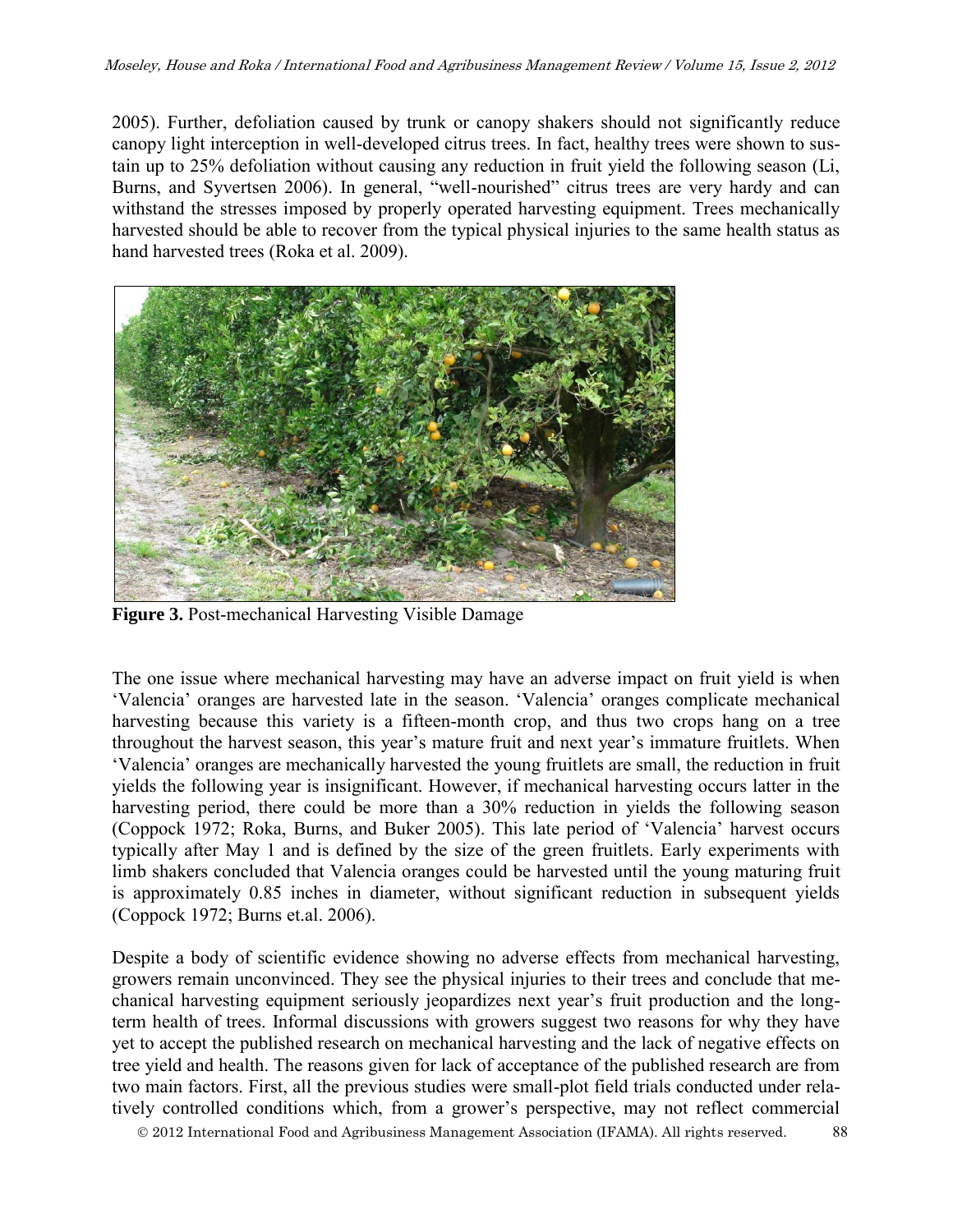production conditions. Growers may be reluctant to extend results from six to ten trees per plot to commercial blocks involving hundreds of acres and thousands of trees. Second, the previous field trials lasted at most four seasons. Growers expect their trees to produce for at least twenty years and the production during the latter years of a trees life cycle that are considered to be the most economically valuable. The fact that trees may tolerate four or five years of mechanical harvesting does not allay grower uncertainty over how well trees will respond to mechanical harvesting for ten to fifteen years.

The objective of the research reported in this paper was to address grower concerns about mechanical harvesting and negative impacts on tree health and fruit production from a different angle. Instead of designing a horticultural field experiment, data were collected directly from the production records of commercial groves where both mechanical and hand crews were utilized to harvest oranges. Annual average yields of individual blocks, a grower's management unit, were analyzed as to the extent they were influenced by harvest method, hand versus mechanical. Data were included specifically from growers who had at least five years of mechanical harvesting experience and still harvested some blocks by hand. The study period spanned ten years, from 1999 through 2008. The specific research questions of this study dealt with whether there was an immediate or lagged effect on fruit yields and whether cumulative years of mechanical harvesting adversely affected tree health as measured by declining annual yields.

#### **Data**

Data were collected from four citrus operations in Hendry and Collier Counties located in southwest Florida. Each farm used both mechanical and hand harvesting at some point within the past ten years. All operations used mechanical harvesting equipment for at least five years. In three of the four operations there were blocks that were harvested mechanically for the entire time frame. Yield data, harvest method, tree age, tree density, variety, and rootstock data from commercial citrus blocks were collected from 1999 to 2008. A total of 572 observations were recorded, with 25,553 net tree acres represented. From 1999 to 2008, over 11 million boxes were both mechanically and hand harvested from the blocks analyzed in this study. A total of 44% of all blocks harvested between 1999 and 2008 were mechanically harvested. Eight blocks throughout the study were mechanically harvested each of the ten years and fourteen blocks were never mechanically harvested. Tree density ranged from 121 to 141.8 per block. There were four rootstocks and five varieties total (Table 2).

| $\sim$ while $\sim$ . There is the set of $\sim$ is the set of $\sim$ is the set of $\sim$ is the set of $\sim$ is the set of $\sim$ |                |     |    |                           |                         |  |  |
|--------------------------------------------------------------------------------------------------------------------------------------|----------------|-----|----|---------------------------|-------------------------|--|--|
| <b>Rootstock Variety</b>                                                                                                             | <b>Swingle</b> |     |    | Carrizo Cleo Cleo-Carrizo | <b>Total by Variety</b> |  |  |
| Hamlin                                                                                                                               |                | 135 |    | 20                        | 276                     |  |  |
| Valencia                                                                                                                             | 80             | 64  |    |                           | 144                     |  |  |
| Parson Brown                                                                                                                         |                | 10  |    |                           | 10                      |  |  |
| Pineapple                                                                                                                            |                | 20  | 10 |                           | 30                      |  |  |
| Rhode Red Valencia                                                                                                                   | l 20           |     |    |                           | 120                     |  |  |
| <b>Total by Rootstock</b>                                                                                                            | 311            | 229 | 20 | 20                        | 580                     |  |  |

**Table 2.** Number of Blocks in Data by Variety/Rootstock Combinations

Average yield was measured in boxes<sup>2</sup> per acre, per year (Figure 4). Tree age was calculated by taking the data collection year and subtracting plant date. Citrus trees were generally not harvest-

<sup>&</sup>lt;sup>2</sup> One box of oranges weighs 90 pounds (41 kilograms).

2012 International Food and Agribusiness Management Association (IFAMA). All rights reserved. 89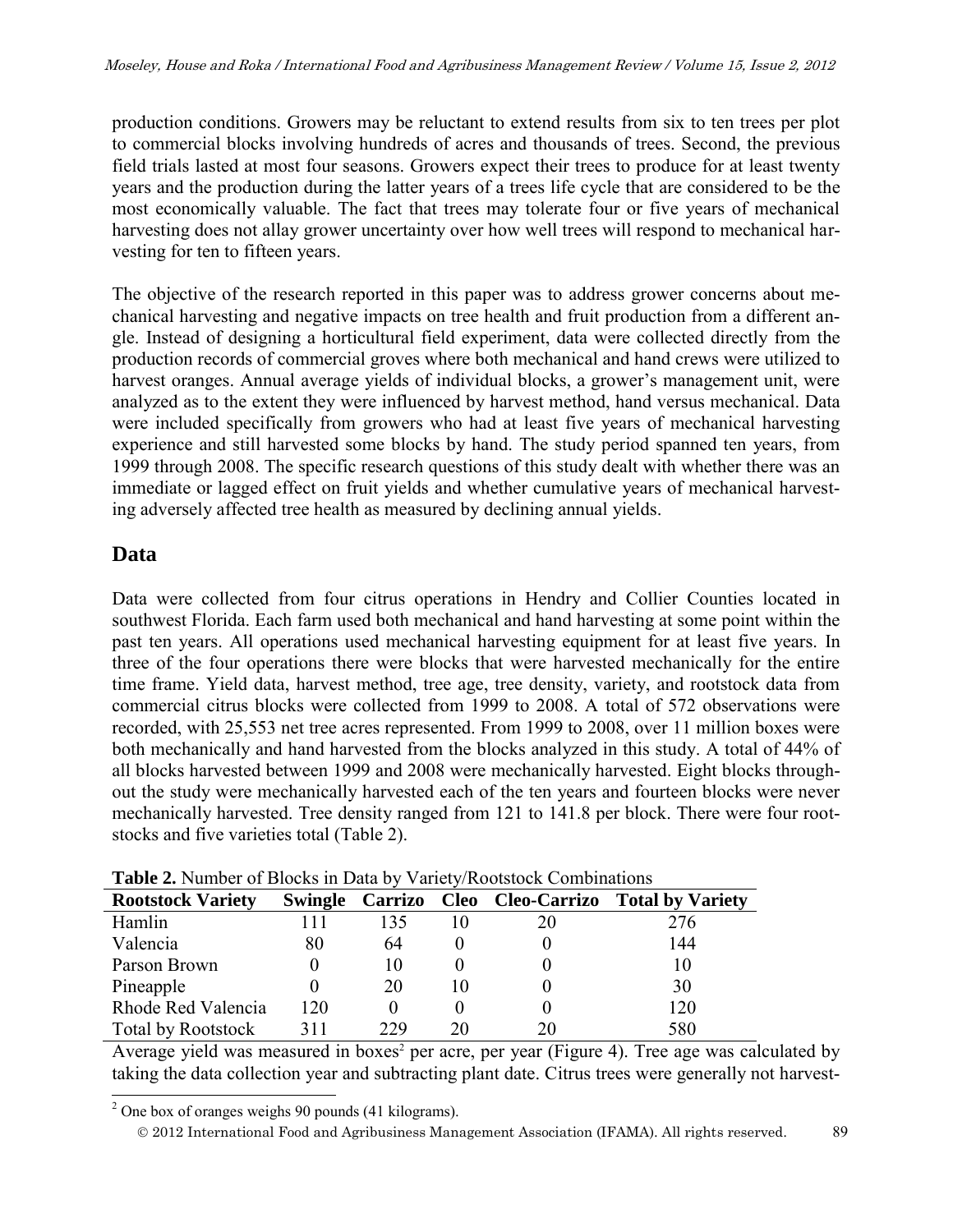ed until they were at least three years of age. The majority of the trees in this data set were between the ages of twelve and twenty-one years (Figure 5). Because new trees can be planted at different times within a block, blocks were separated into multiple observations and yields were allocated based on tree age. For the purpose of this research, percentage of production by age was a weighted average adjusted due to the range of tree ages we encountered. Based on research conducted by Albrigo and Burani-Arouca (2010), who investigated tree yields over a 37-year period, any trees ages ten or older were considered to be at 100% production. Production for younger trees was at a lower percentage of full production as they grow to maturity.



**Figure 4.** Average Grower Yield in Boxes Per Acre, Per Year



**Figure 5.** Tree Age Frequency

In addition to data collected from the citrus growers, the annual county average yields were collected from the annual Citrus Summary, published by the NASS Florida Field Office, which provided an estimate of season average yields (boxes per acre), by county, for all orange varieties,

2012 International Food and Agribusiness Management Association (IFAMA). All rights reserved. 90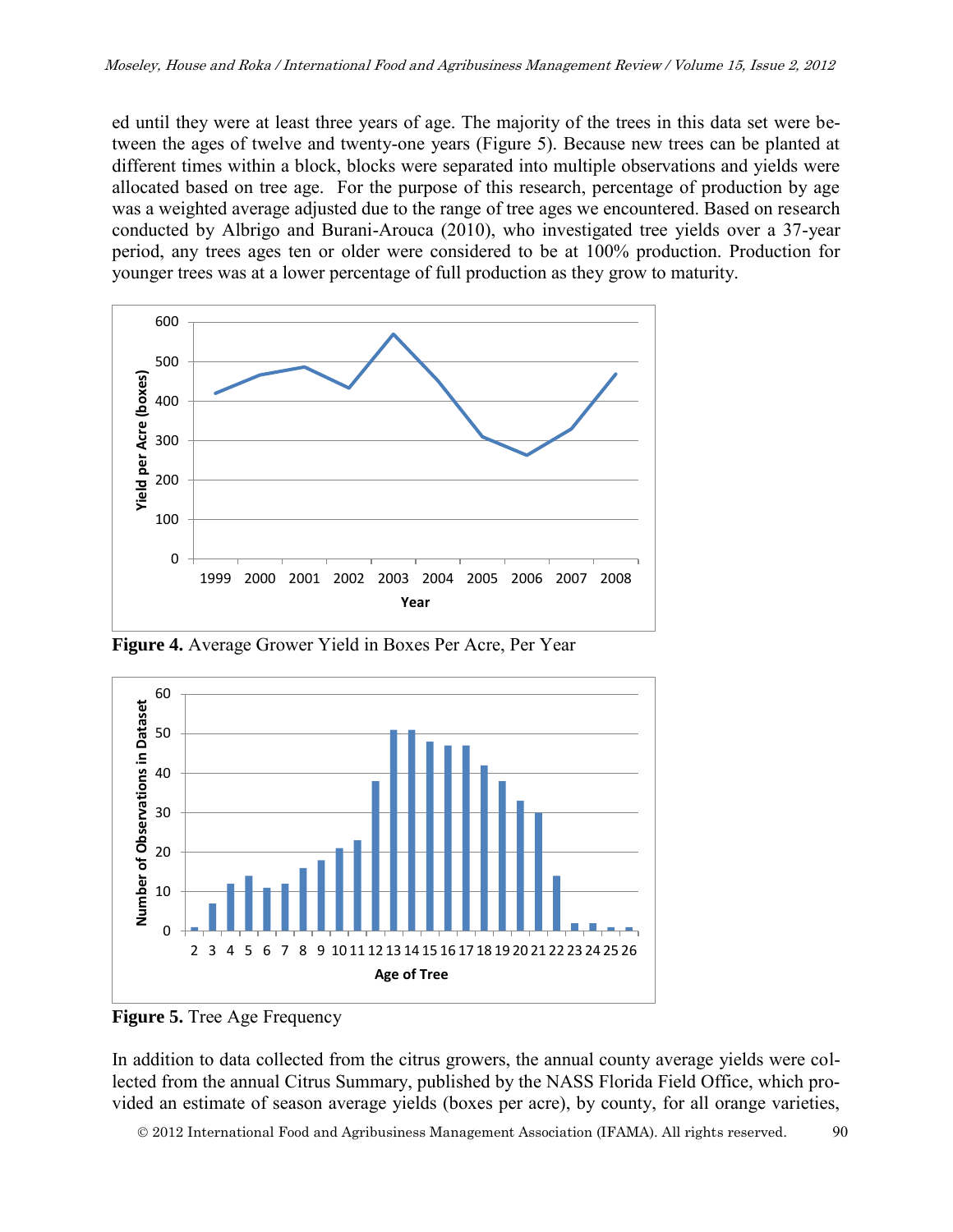and for early, mid, and late season varieties. Valencia oranges were listed in their own category due to being a late-season variety, typically exhibiting lower yields than the early/mid-season varieties. Figure 6 shows both Collier and Hendry County yields in boxes per acre, per year differentiating between early/mid varieties and late varieties. Both counties showed a substantial yield reduction after 2005, which coincides with Hurricane Wilma that hit southwest Florida in October 2005.



**Figure 6.** County Yields of Early and Late Season Oranges, Hendry and Collier Counties.

# **Model**

The goal of this study is to use data collected from commercial orange groves to determine if harvesting method impacts current and future yields. The empirical model used to answer this question is:

Yield  $= f$  (harvest method, past harvest methods, variety, rootstock, tree age, tree density, county yield, grower, and hurricane)

where the dependent variable is yield, measured in boxes per acre. The independent variables include the current year's harvest method, the previous years' harvest methods, variety of citrus, type of rootstock, age of trees, density of tree plantings, county yield, and a dummy variable for years 2006 and beyond to measure the impact of Hurricane Wilma, which directly impacted southwest Florida in 2005 and had carryover effects on yields in 2006. (Three hurricanes struck the peninsula of Florida in 2004, causing significant damage in the east coastal, central, and northern production regions, with minimal effects in southwest Florida.) Variable definitions are provided in Table 3.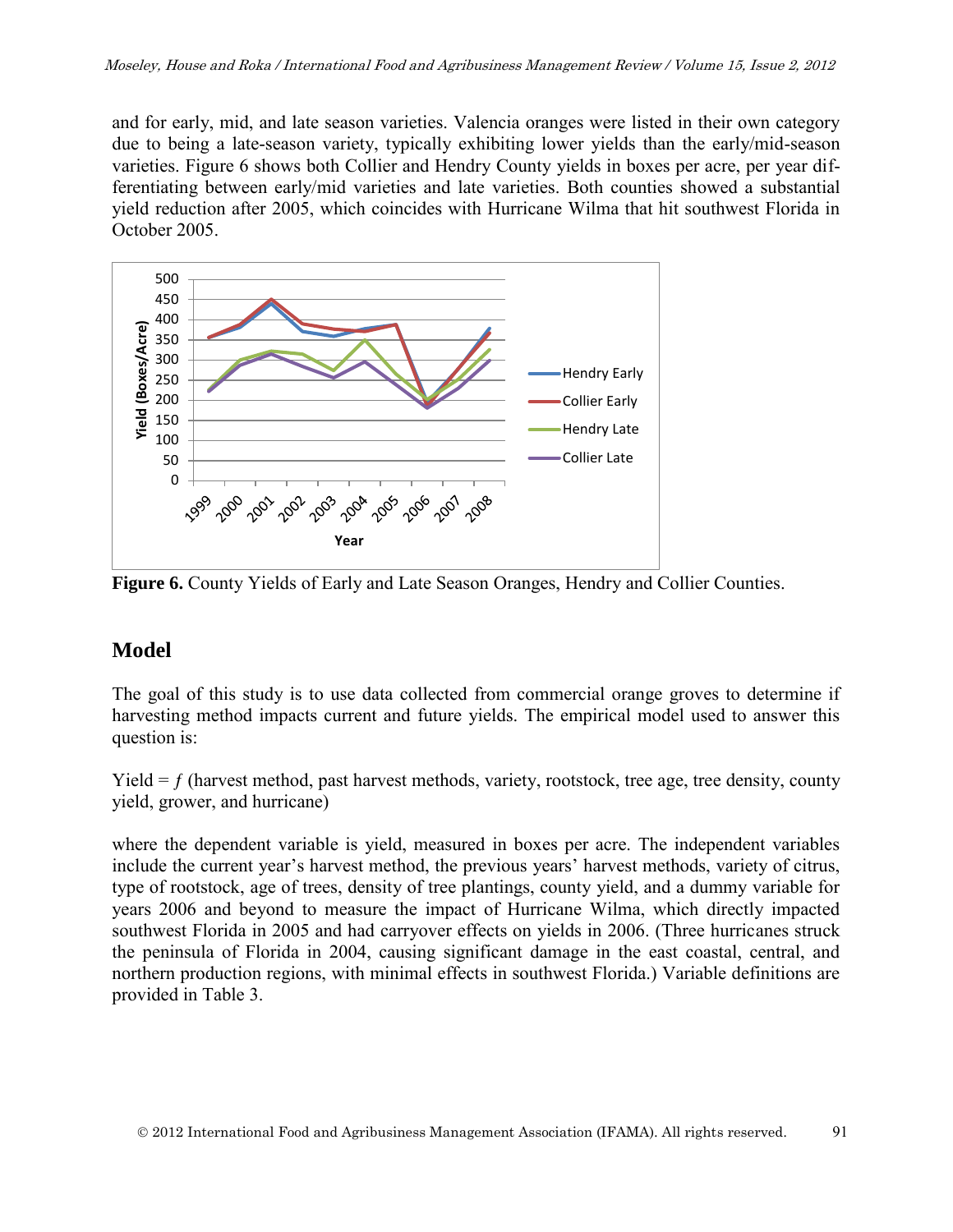| <b>Table 5.</b> Valiable Definitions |                                                                             |  |  |  |
|--------------------------------------|-----------------------------------------------------------------------------|--|--|--|
| <b>Variable Name</b>                 | <b>Definition</b>                                                           |  |  |  |
| Harvest Method                       | $= 1$ if block was mechanically harvested, 0 if hand harvested              |  |  |  |
| Lagged harvest                       | Harvest method of prior year $(=1$ for mechanical, 0 for hand)              |  |  |  |
| <b>Total Mechanical</b>              | Sum of times block was mechanically harvested (minimum 0, maximum 10)       |  |  |  |
| Early                                | $= 1$ if block contained Hamlin or Parson Brown varieties (early varieties) |  |  |  |
| Mid                                  | $= 1$ if block contained Pineapple variety (mid-season)                     |  |  |  |
| Late                                 | = 1 if block contained Rhode Red Valencia and Valencia varieties (late sea- |  |  |  |
|                                      | son)                                                                        |  |  |  |
| Swingle                              | $= 1$ if rootstock was Swingle                                              |  |  |  |
| Cleo                                 | $= 1$ if rootstock was Cleo                                                 |  |  |  |
| Cleo-Carrizo                         | $= 1$ if rootstock was a mixture of Cleo and Carrizo                        |  |  |  |
| Carrizo                              | $= 1$ if rootstock was Carrizo                                              |  |  |  |
| Tree Age                             | Year of yield data minus year tree was planted                              |  |  |  |
| <b>Tree Density</b>                  | Number of trees per block divided by block size (in acres)                  |  |  |  |
| County Yield                         | County yield for Hendry and Collier Counties, in boxes per acre, by type of |  |  |  |
|                                      | orange (early, mid, or late season)                                         |  |  |  |
| Grower                               | Dummy variable representing four growers in the study.                      |  |  |  |
| Hurricane                            | Dummy variable = 1 for seasons after Hurricane Wilma $(2005)$               |  |  |  |

**Table 3.** Variable Definitions

The harvest method during the current year was included to determine if there was a significant yield difference between hand harvesting and mechanical harvesting for the current year. The null hypothesis was that harvest method should not affect yield in the current year. If harvest method were to have a significant effect on fruit yield, that impact would be evident in the following year. Lag harvest method captures the harvesting method of the year prior to the current year being studied. In addition, a variable was created to capture the total number of years during the study period that a particular block was mechanically harvested. This variable was designed to measure whether mechanical harvesting had a cumulative or long-term impact on fruit yield. This is used to address the industry concern that the impact from mechanical harvesting might not be an immediate problem, but that the long-term stress created by mechanical harvesting is a problem. The null hypotheses for the lag and cumulative variables were that their parameter values would be zero. A rejection of the null hypothesis for either variable would support the growers' contention of adverse impacts from mechanical harvesting.

Variety and rootstock combinations were included to account for general differences in fruit yield that are typical among early and late season varieties and among the common rootstocks (i.e., Swingle, Carrizo, and Cleo). Production increases as a tree ages up to the point where individual tree canopies form a hedgerow. After that point, production per acre levels off. Therefore, we must take into account how the age of the trees possibly affects crop yields. Tree density was included to reflect differences in the number of bearing trees per net tree acre among the study blocks. Average annual county yields were included to help account for general differences in growing and weather conditions among regions and across time. Counties may vary in a number of environmental ways and this variable was used to ensure that the locations of the groves were captured in the regression. The county yield variable used was specific to the county, as well as the type of citrus (early versus late season). Individual growers were included as explanatory var-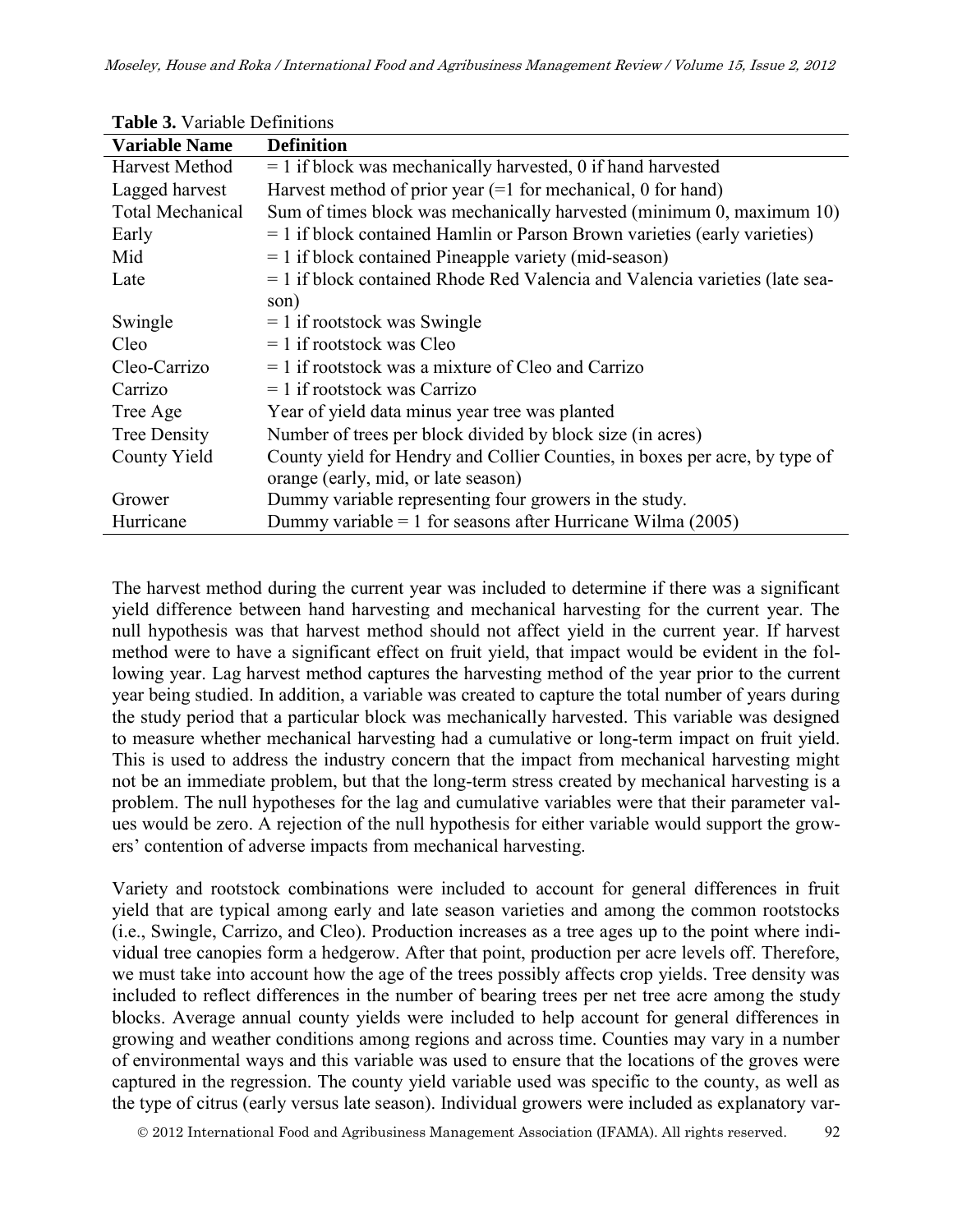iables to capture any significant differences in overall grove management practices. Lastly, a hurricane variable was incorporated into the regression to distinguish between those years of harvest prior to Hurricane Wilma and her effect on subsequent crop yields.

#### **Results and Discussion**

This model was estimated using ordinary least squares regression methods in SAS and results are presented in Table 4. The most important finding from this model is that the coefficients for harvest method, lagged harvest method, and total mechanical harvest method were not statistically significant. Additional models were estimated including each harvest method individually, but results did not change. This indicates there are no significant yield differences per acre for mechanical harvesting versus hand harvesting, whether the mechanical harvesting happened in the current or immediately past season. The coefficient for total mechanical, which measured the number of times a block was mechanically harvested before the current year, dating back to 1999, was also insignificant, indicating that there was not cumulative damage from mechanical harvesting that impacted fruit yields.

| <b>Variable</b>         | <b>Coefficient</b> | <b>Error</b> | Pr >  t |
|-------------------------|--------------------|--------------|---------|
| Intercept               | 511.65             | 89.48        | < 0.001 |
| <b>Harvest Method</b>   | $-10.45$           | 20.73        | 0.61    |
| Lagged Harvest          | 9.67               | 23.73        | 0.68    |
| <b>Total Mechanical</b> | $-2.04$            | 4.31         | 0.64    |
| Early                   | 133.52             | 17.16        | < 0.001 |
| Mid                     | 86.77              | 39.50        | 0.03    |
| Swingle                 | 108.75             | 18.11        | < 0.001 |
| Cleo                    | $-84.70$           | 42.52        | 0.047   |
| Carrizo-Cleo            | $-120.28$          | 68.68        | 0.08    |
| Tree Age                | 11.30              | 1.65         | < 0.001 |
| <b>Tree Density</b>     | $-3.03$            | 0.53         | < 0.001 |
| <b>County Yield</b>     | 0.49               | 0.12         | < 0.001 |
| Grower 1                | $-29.73$           | 24.72        | 0.23    |
| Grower 2                | $-46.70$           | 56.37        | 0.41    |
| Grower 3                | $-99.54$           | 19.98        | < 0.001 |
| Hurricane               | $-134.66$          | 18.15        | < 0.001 |

**Table 4.** Regression Results

Results from our regression are confirmed with prior research and published data. Parameter estimates for orange varieties were significant, as would be expected. Early varieties, which included Hamlin and Parson Brown, yielded 134 more boxes per acre than did the late varieties (Valencia and the Rhode Red Valencia). Mid-season Pineapple oranges produced on average 87 more boxes per acre than the late season varieties. These results match yield differences reported in the annual Citrus Summary (NASS 2010)

Swingle, Cleo, and Carrizo-Cleo (groves that are a mix of Carrizo and Cleo rootstocks), were three rootstocks included as independent variables in the regression. Carrizo was included as part of the model's intercepts term and becomes the reference point around which to compare yield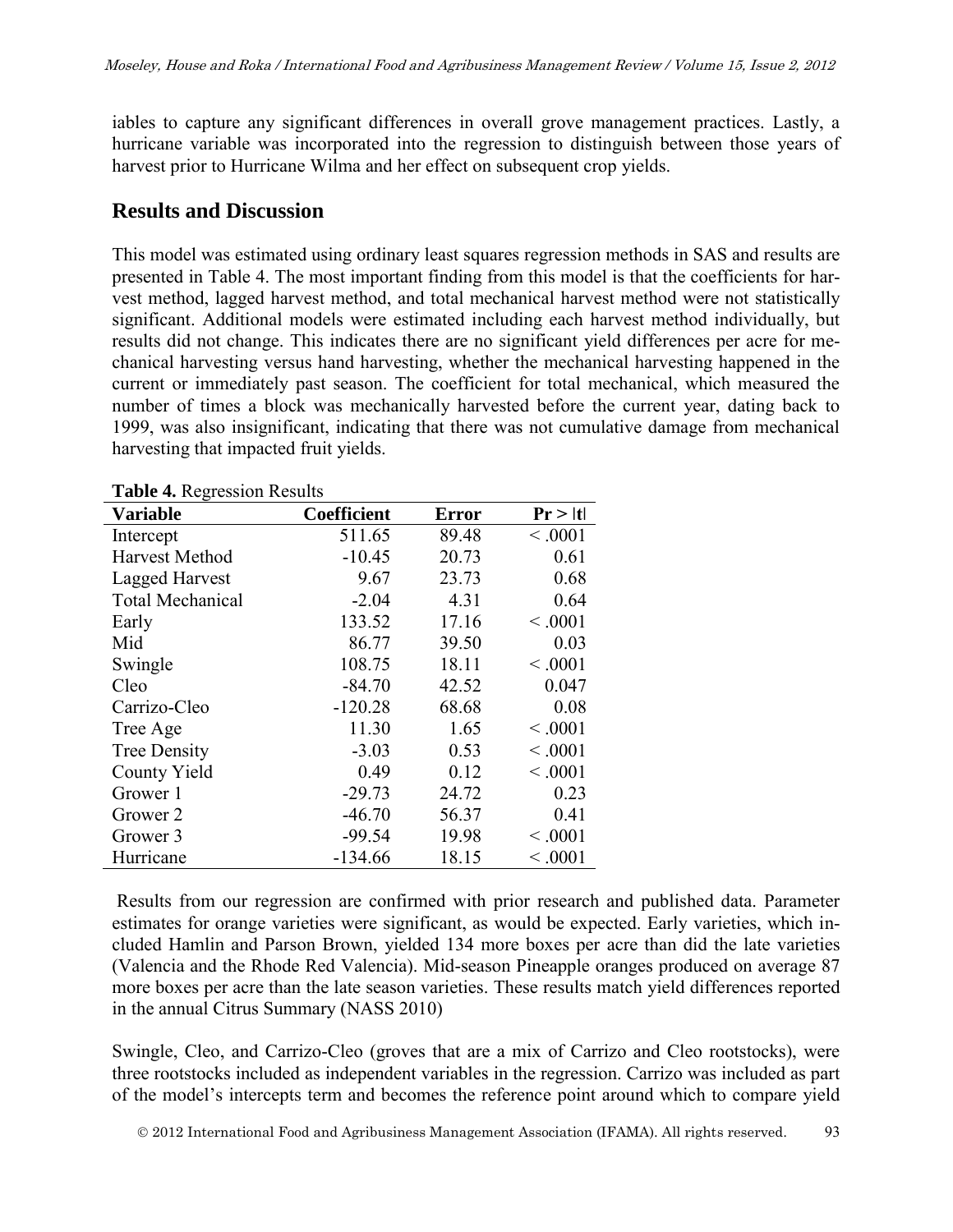effects from other rootstocks. Parameter estimates for Swingle and Cleo rootstocks were statistically significant and suggested that Swingle rootstock produced on average 109 more boxes per acre than those trees with a Carrizo rootstock, while Cleo rootstock produced 85 fewer boxes per acre as compared to Carrizo. The coefficient for the Cleo-Carrizo mixture was not statistically different when compared with trees on a Carrizo rootstock. Carrizo is generally known as being a vigorous rootstock and growers typically expect trees on Carrizo to yield more than trees on Swingle (Castle 2003). However, as trees age and canopies begin to hedge together, yield of orange trees on Carrizo rootstock tends to decline. This conclusion is supported by a long-term study of yields in southwest Florida, which indicates that Carrizo is a more vigorous rootstock and provides higher production during the first ten years of production. Afterward, however, production from trees with Swingle rootstocks outperforms the same varieties but on Carrizo rootstock (Roka 2009).

The coefficient of tree age was positive and statistically significant, implying that as trees increase in age by one year, production increases by an average of eleven boxes. The coefficient of tree density was negative, indicating that for each additional tree per acre (within the range we studied), yield decreased by three boxes per acre. This estimate closely approximates production data from southwest Florida orange groves (NASS 2010). Of the four growers, grower three had statistically significant lower yields than grower four (yields from growers one and two were not different from grower four yields). One possible explanation for this significant difference could be related to grove management practices.

County yield, which is a variable used to help incorporate countywide trends such as weather, soil, and other environmental factors, had a positive coefficient of 0.49. This indicates there is more variation in yield at the block level than at the county level. County yield captures overall growing conditions and the value of yield in any given year should vary directly with general growing conditions. Finally, a variable was included to capture the impact of Hurricane Wilma (October 2005) on overall tree productivity. The coefficient for the hurricane variable was negative and statistically significant, indicating that after the hurricane, yield decreased by 135 boxes per acre, per year. This is important as it gives evidence that the hurricane did cause long-term damage to grove health in this region.

# **Conclusions**

The data collected for this study were from four commercial grove operations in southwest Florida. More than 90% of citrus mechanical harvesting occurs with the southwest Florida region (Roka and Hyman 2004). Data were collected from a ten-year time period in order to determine if lag effects exist in addition to short-term impacts. These research findings support earlier conclusions that mechanical harvesting does not negatively impact productivity of sweet orange trees. Variables testing harvest method, a one-year lagged harvest method, and total number of times a grove was mechanical harvested were not significant. As found in the study conducted by Whitney and Wheaton (1987), yields were very similar between hand harvesting and mechanical harvesting. Results from this study suggest the same conclusion but for a ten-year period of time and based on commercial production data. Another interesting finding was the apparent longterm impact of Hurricane Wilma on the productivity of citrus trees (yield per acre) in this region of Florida.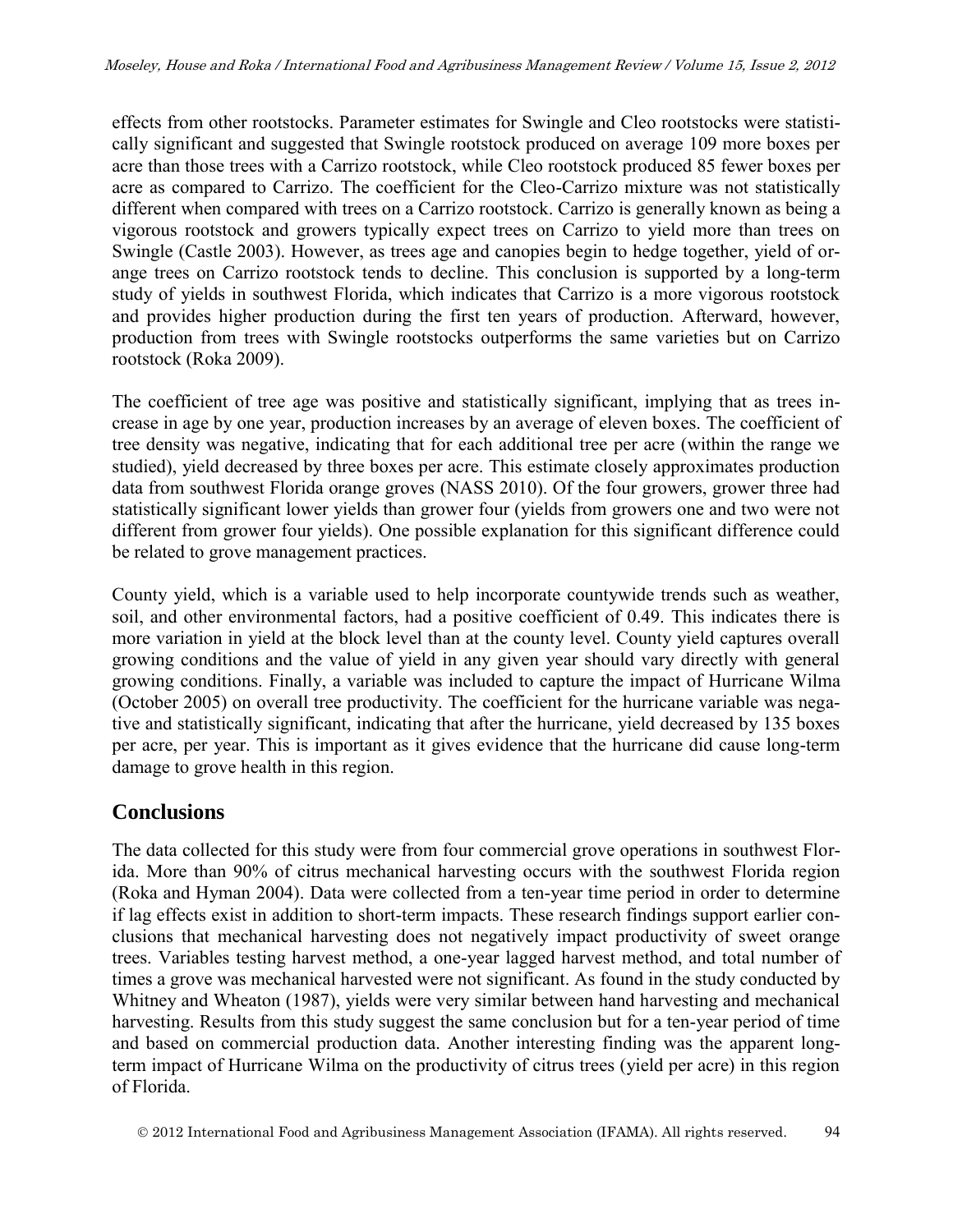Previous research based on replicated small trial plots concluded that mechanical harvesting had no adverse effect on yield or productive life of an orange tree. An important caveat of those results was that trees were "well-nourished" before and after mechanical harvesting. Further research by Li and Syvertsen (2005) indicated that citrus trees are very resilient to leaf loss, drought stress, and root damage. A limitation of our research was the absence of data that quantified the health status of the study blocks and how health status changed over the study period. Consequently, we cannot say definitively that the blocks included in this analysis were representative of tree health status across the study region. If one argues that the sample blocks were biased towards unhealthy trees, the results of this study are magnified by the fact that mechanical harvesting had no adverse effect even on unhealthy trees. If, on the other hand, the study blocks were biased to only harvesting healthy trees, one could argue that purposely selected "healthier" blocks to be mechanical harvested and could mask adverse effects from mechanical harvesting equipment when yields were compared to presumably inferior hand-picked blocks.

Long-term sustainability of the Florida citrus industry rests on the assumption, perhaps requirement, that tree health must be restored and average production across the citrus industry return to at least its historic levels of between 400 and 500 boxes per acre. Once that happens, the contribution of this paper will be to reinforce and reiterate previous research findings that growers can mechanically harvest "healthy" trees without worrying about adversely affecting short- and longterm tree health.

# **References**

- Albrigo, L.G. and M. Burina-Arouca. 2010. Validation in Florida orange yields over a 37-year period: A standardization evaluation. *Proceedings of the Florida State Horticultural Society* 123: 56-58.
- Burns, J.K., F.M. Roka, K-T Li, L. Pozo, and R.S. Buker, R.S. 2006. Late season 'Valencia' orange mechanical harvesting with an abscission agent and low frequency harvesting. *HortScience* 41: 660-663.
- Castle, W.S. 2003. Choosing the right rootstock. Electronic Data Information Source (EDIS) HS178. University of Florida, Gainesville, FL.
- Coppock, G.E. 1972. Properties of young and mature 'Valencia' oranges related to selective harvest by mechanical means. *American Society of Agricultural and Biological Engineering* 15 (2): 235–238.
- FDACS. 2010. *AgFacts*. Florida Department of Agriculture and Consumer Services, Division of Marketing and Development. [http://www.florida-agriculture.com/agfacts.htm.](http://www.florida-agriculture.com/agfacts.htm)
- FDACS–DPI. 2011. *Citrus Canker in Florida*. Florida Department of Agriculture and Consumer Services. http://www.freshfromflorida/pi/canker/pdf/cankerflorida.pdf (accessed April 2, 2012).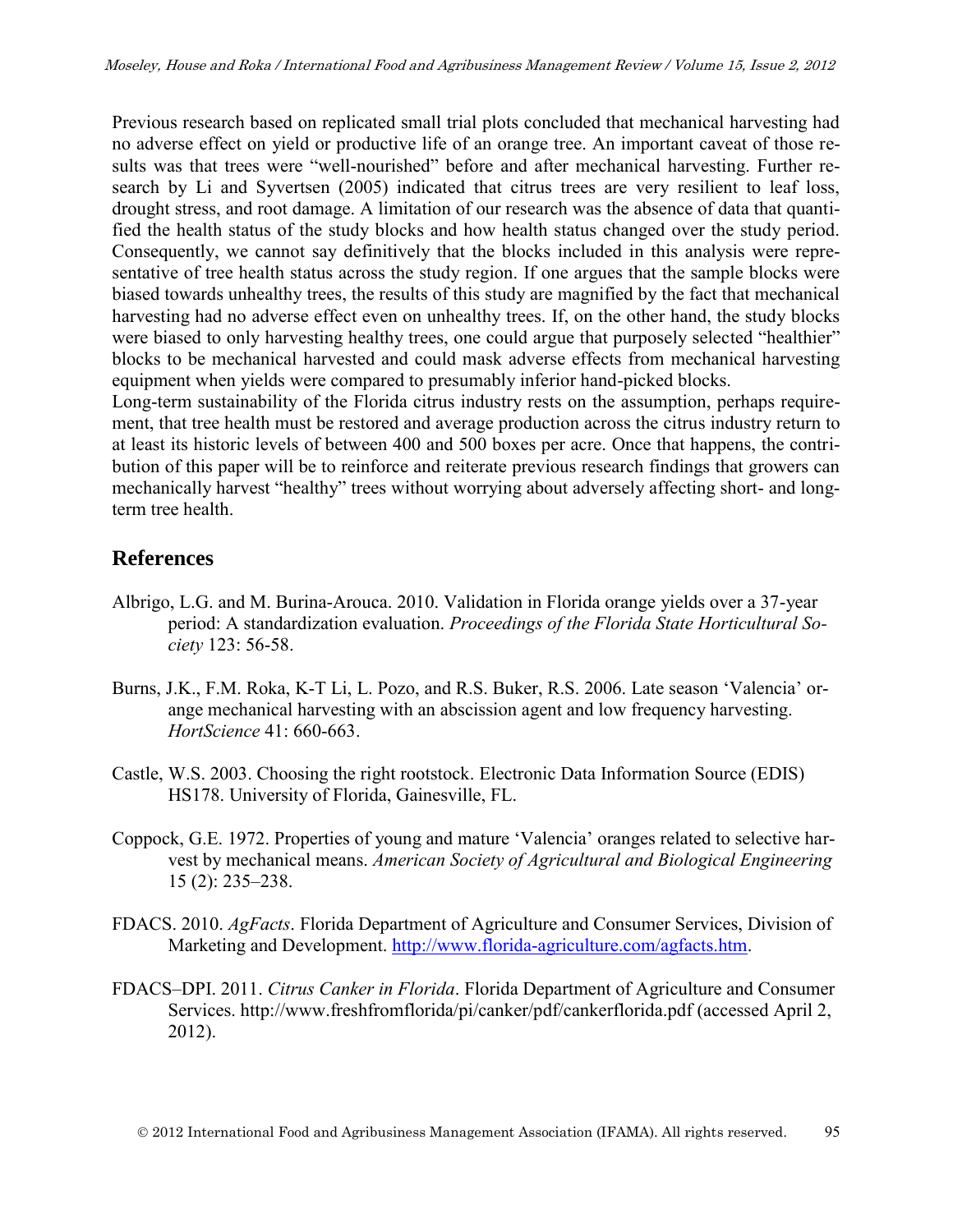- FDOC. 2010. Citrus mechanically harvested acreage and boxes. UF/IFAS Citrus Mechanical Harvesting website: http://citrusmh.ifas.ufl.edu/index.asp?s=2&p=2 (accessed April 2, 2012).
- Hedden, S.L., D.B. Churchill, and J.D. Whitney. 1988. Trunk shakers for citrus harvesting part II: Tree growth, fruit yield and removal. *Applied Engineering in Agriculture* 4: 102-106.
- Hodges, A. and M. Rahmani. 2009. Economic Impacts of the Florida Citrus Industry 2007–08. Electronic Data Information Source (EDIS) FE802. University of Florida–Gainesville.
- Li, K-T, J.K. Burns, and J.P. Syvertsen. 2008. Recovery from phytotoxicity after foliar application of fruit loosening abscission compounds to citrus. *Journal of American Horticultural Sciences* 133 (5): 535-541.
- Li, K-T, and J.P. Syvertsen. 2005. Mechanical harvesting has little effect on water status and leaf gas exchange in citrus trees. *Journal of American Horticultural Sciences* 130 (5): 661- 666.
- Muraro, R. 2009. Southwest Florida summary budget costs, 2008–09. CREC, University of Florida. http://www.crec.ifas.ufl.edu/extension/economics/pdf/SW\_Budget\_Summ\_2008- 2009.pdf (accessed April 2, 2012).
- Muraro, R., T. Spreen, and M. Pozzan. 2003. Comparative costs of growing citrus in Florida and Sao Paulo (Brazil) for the 2000–01 Season. Electronic Data Information Source (EDIS) FE364. University of Florida, Gainesville, FL.
- NASS. 2009. Florida citrus statistics 2008–2009. National Agricultural Statistics Services. http://www.nass.usda.gov/Statistics\_by\_State/Florida/Publications/Citrus/index.asp.
- NASS. 2010. 2009–2010 citrus summary, production, price, and value. http://www.nass.usda.gov/Statistics\_by\_State/Florida/Publications/Citrus/index.asp (accessed April 2, 2012).
- Roka, F.M. 2009. Long-term southwest Florida yield study of Hamlin and Valencia oranges on Swingle and Carrizo rootstocks. Unpublished data. University of Florida–Gainesville.
- Roka, F.M., J.K. Burns, and R.S. Buker. 2005. Mechanical harvesting without abscission agents yield impacts on late season "Valencia" oranges. *Proceedings of the Florida State Horticultural Society* 118L 25-27.
- Roka, F.M., J.K. Burns, J.P. Syvertsen, T. Spann, and B.R. Hyman. 2009. Improving the economic viability of Florida citrus by mechanical harvesting with the abscission agent CMNP. [http://citrusmh.ifas.ufl.edu/pdf/db/abscission\\_white\\_paper\\_040609.pdf](http://citrusmh.ifas.ufl.edu/pdf/db/abscission_white_paper_040609.pdf) (accessed April 2, 2012).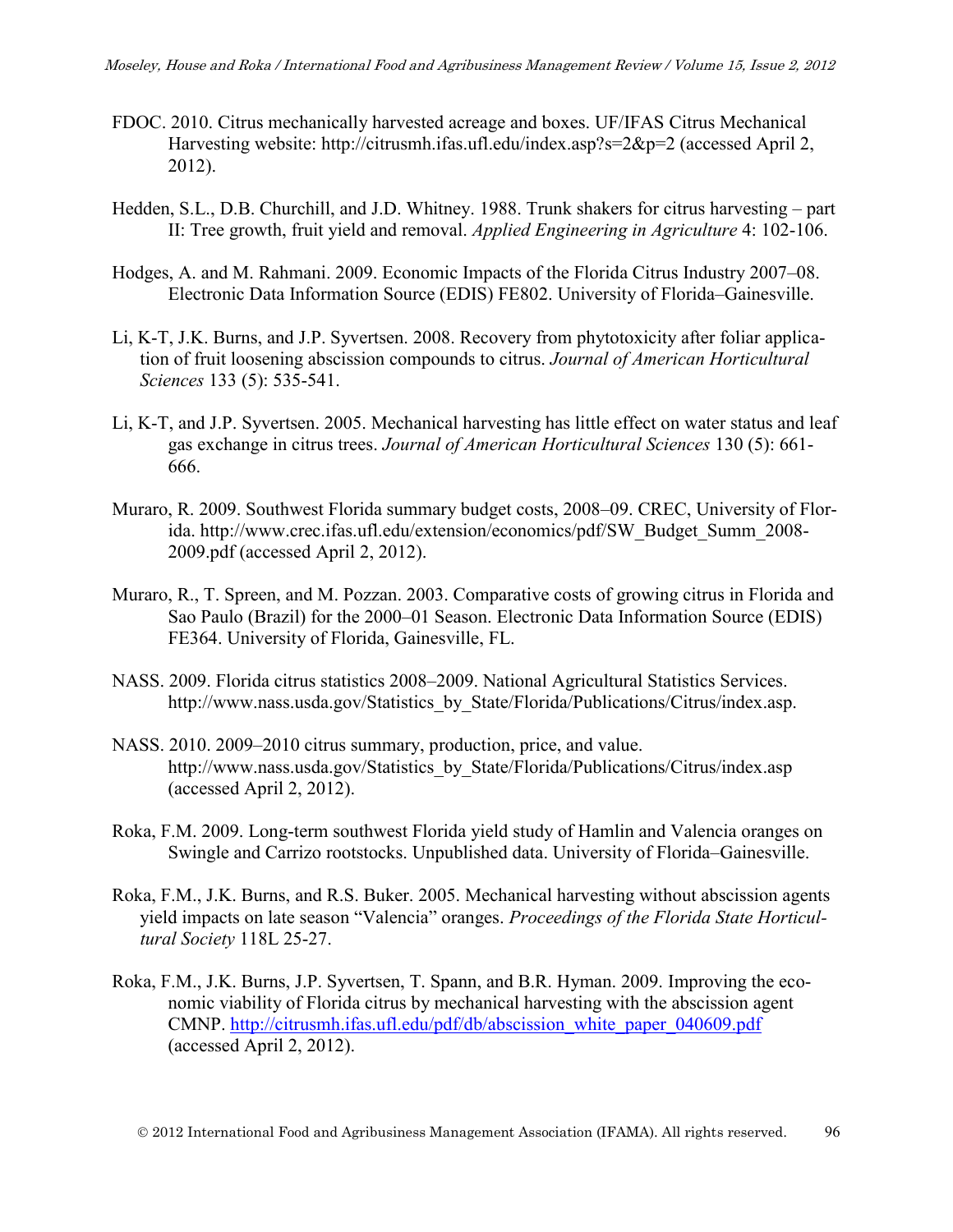- Roka, F.M., and B.R. Hyman. 2004. *Evaluating Performance of Citrus Mechanical Harvesting Systems – 2003/04*. Report to the Citrus Harvesting Research Advisory Council, Lakeland, FL (August).
- USDOL. 2009. Minimum wages. http://www.dol.gov/dol/topic/wages/minimumwage.htm.
- Whitney, J. 2003. Trunk shaker and abscission chemical effects on yields, fruit removal, and growth of orange trees. *Proceedings of the Florida State Horticultural Society* 116: 230- 235.
- Whitney, J., D. Churchill, and S. Hedden. 1986. A five-year study of orange removal with trunk shakers. *Proceedings of the Florida State Horticultural Society* 109: 40–44.
- Whitney, J., and T. Wheaton. 1987. Shakers affect Florida orange fruit yields and harvesting efficiency. *Applied Engineering in Agriculture* 3: 20-24.